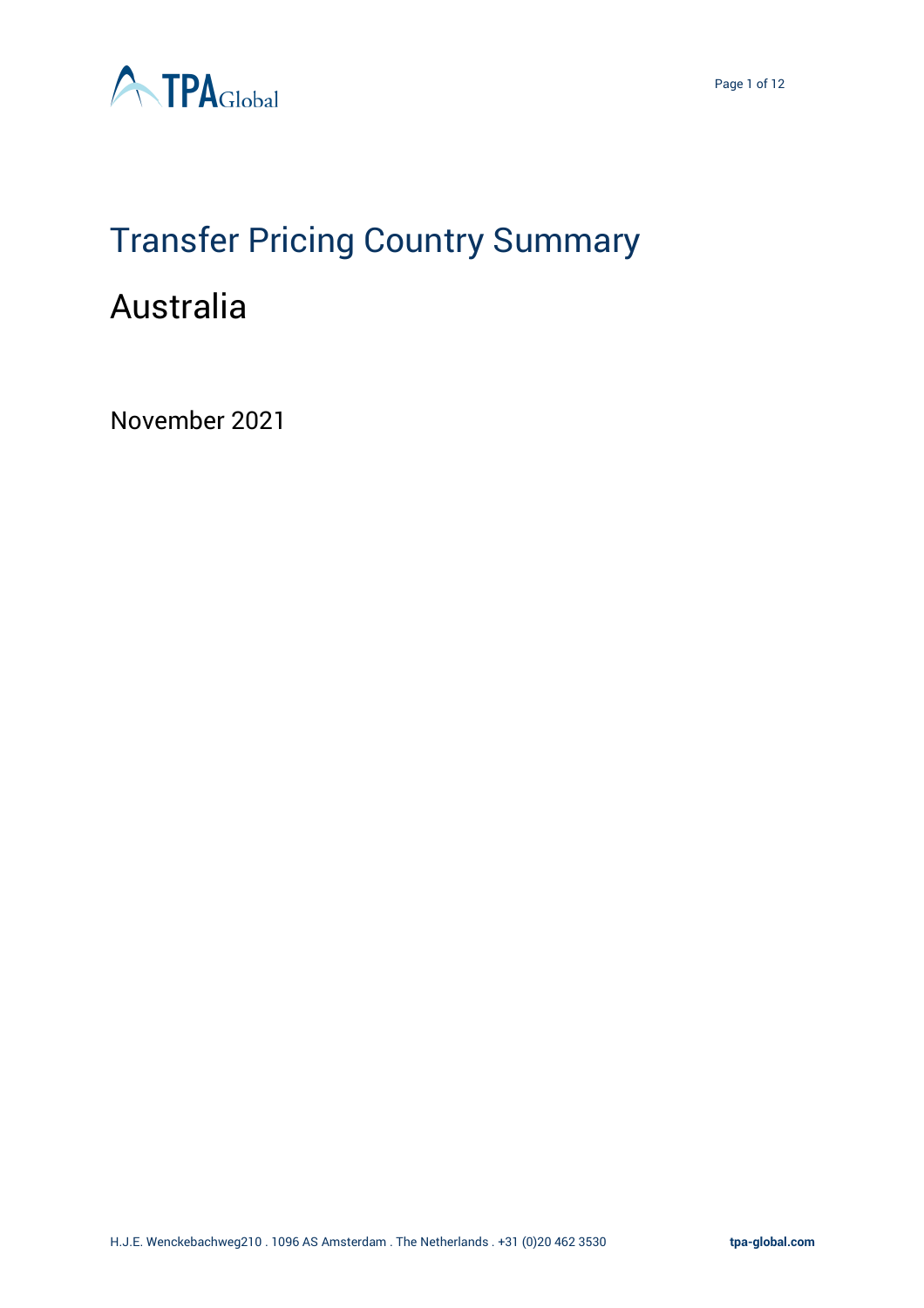| 1.           |    |                                                                                |  |  |  |  |  |
|--------------|----|--------------------------------------------------------------------------------|--|--|--|--|--|
| 2.           |    |                                                                                |  |  |  |  |  |
| a)           |    |                                                                                |  |  |  |  |  |
| b)           |    |                                                                                |  |  |  |  |  |
| c)           |    |                                                                                |  |  |  |  |  |
| d)           |    |                                                                                |  |  |  |  |  |
| e)           |    |                                                                                |  |  |  |  |  |
| f)           |    |                                                                                |  |  |  |  |  |
| 3.           |    |                                                                                |  |  |  |  |  |
| a)           |    |                                                                                |  |  |  |  |  |
| b)           |    |                                                                                |  |  |  |  |  |
| c)           |    |                                                                                |  |  |  |  |  |
| d)           |    |                                                                                |  |  |  |  |  |
| e)           |    |                                                                                |  |  |  |  |  |
| f            |    |                                                                                |  |  |  |  |  |
| g)           |    |                                                                                |  |  |  |  |  |
| h)           |    |                                                                                |  |  |  |  |  |
| i)           |    | Production Process for TP Relevant Returns, Documents, Forms and Financials  9 |  |  |  |  |  |
| j)           |    |                                                                                |  |  |  |  |  |
| k)           |    |                                                                                |  |  |  |  |  |
| $\mathsf{I}$ |    |                                                                                |  |  |  |  |  |
|              | m) |                                                                                |  |  |  |  |  |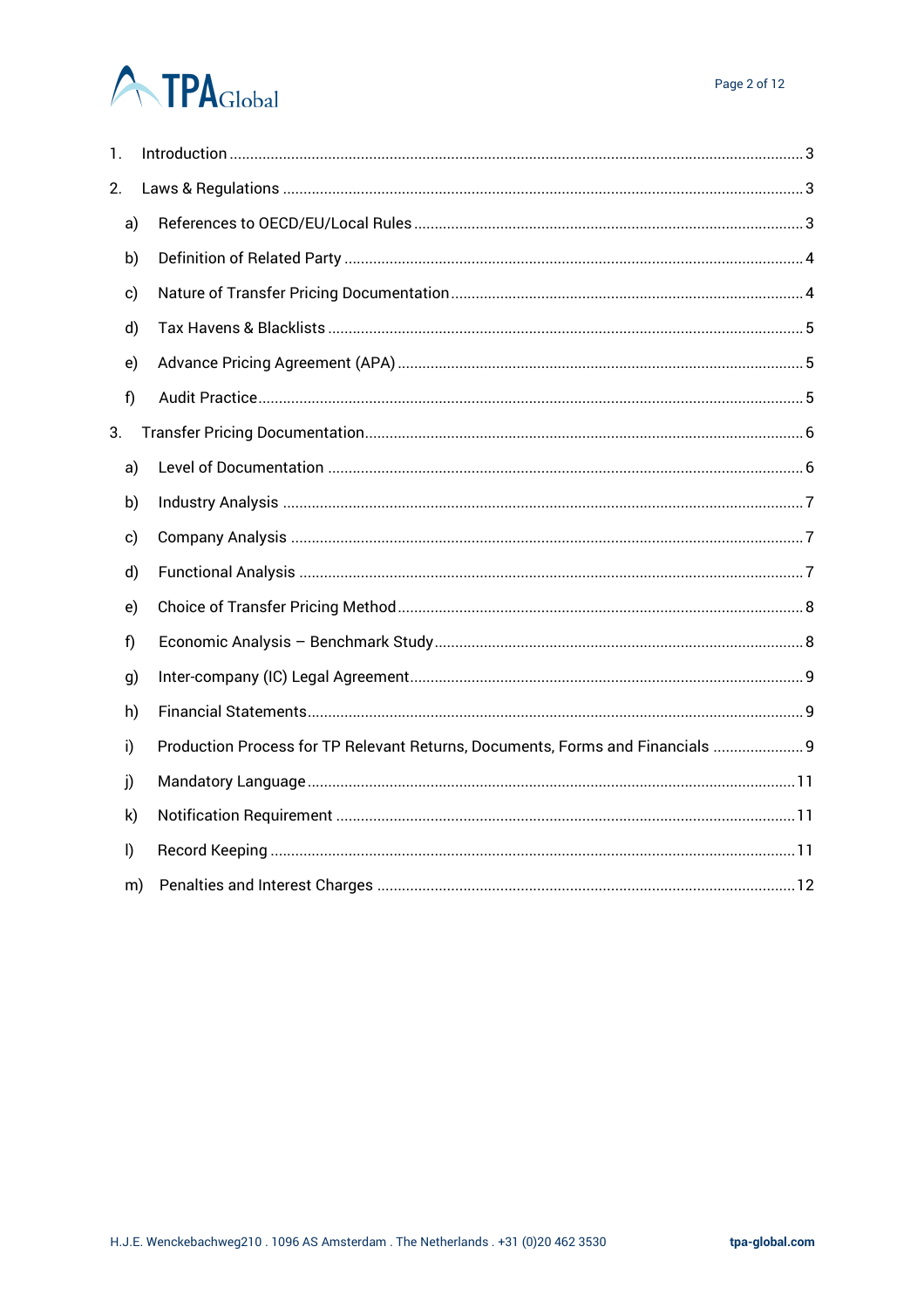

## <span id="page-2-0"></span>1. Introduction

Australia is not a member of EU, but a member of OECD. It basically follows OECD TP Guidelines and adopted local file, master file and local files. Apart from that, Australia also has special forms for certain documentations.

## <span id="page-2-2"></span><span id="page-2-1"></span>2. Laws & Regulations

#### a) References to OECD/EU/Local Rules

Legislation pertaining to transfer pricing for income years starting after 29 June 2013 is contained in Subdivisions 815-B (companies), 815-C (branches and permanent establishments), and 815-D (partnerships and trusts) of the Income Tax Assessment Act 1997 (ITAA97) and Subdivision 284-E of Schedule 1 of the Taxation Administration Act 1953 (TTA) (penalty provisions and documentation), and is supplemented by relevant provisions of Double Tax Treaties scheduled to the International Tax Agreements Act 1953, and Taxation Rulings issued by the Australian Taxation Office (ATO) after 29 June 2013, and Guidance provided by the OECD on transfer pricing and the Arm's Length Principle. However, some transfer pricing rulings still have effect despite being issued prior to this date.

Before 29 June 2013, Division 13 of the Income Tax Assessment Act 1936, Double Tax Treaties and various Taxation Rulings issued by the ATO applied, (the most significant Taxation Rulings were TR1997/20 (arm's length methodologies), TR 1998/11 (documentation expectations) and TR 1999/1 (intra-group services).

A transitional provision contained in Subdivision 815-A of ITAA97 applied to income years starting from 1 July 2004 and ending 30 June 2013 regarding entities dealing with related parties in countries covered by a Double Tax Treaty. Entities with dealings with non-treaty countries continued to be covered by Division 13 of the Income Tax Assessment Act 1936 (ITAA 36) in the transitional year (the income year ending 30 June 2013). Division 13 covered all entities before this. The main objective of 815-A was to allow taxpayers to rely on and enforce the articles in the Double Tax Agreements  $$ otherwise, there was no legislation to support this.

In the 2015–16 Budget, the government announced implementing the OECD's new transfer pricing documentation standards (commonly referred to as Country-by-Country (CbC) reporting) which later on came into force for the first income tax year beginning on or after 1 January 2016. The implementation includes a master file, local file and CbC report. The standard was recommended under Action Item 13 of the G20/OECD Base Erosion and Profit Shifting Action Plan.

These new reporting requirements apply to entities with an annual global income of AUD 1 billion or more. These entities are referred to as "Significant Global Entities". They are required to file the documents with the ATO within 12 months of their income tax year-end.

Also, the ATO has issued its final Taxation Ruling TR 2020/4 and Practical Compliance Guideline PCG 2020/7. Ruling 2020/4 takes the place of TR 2003/1 and regulates a thin capitalisation rule, and addresses crucial legal technical problems, such as record-keeping obligations and the arm's length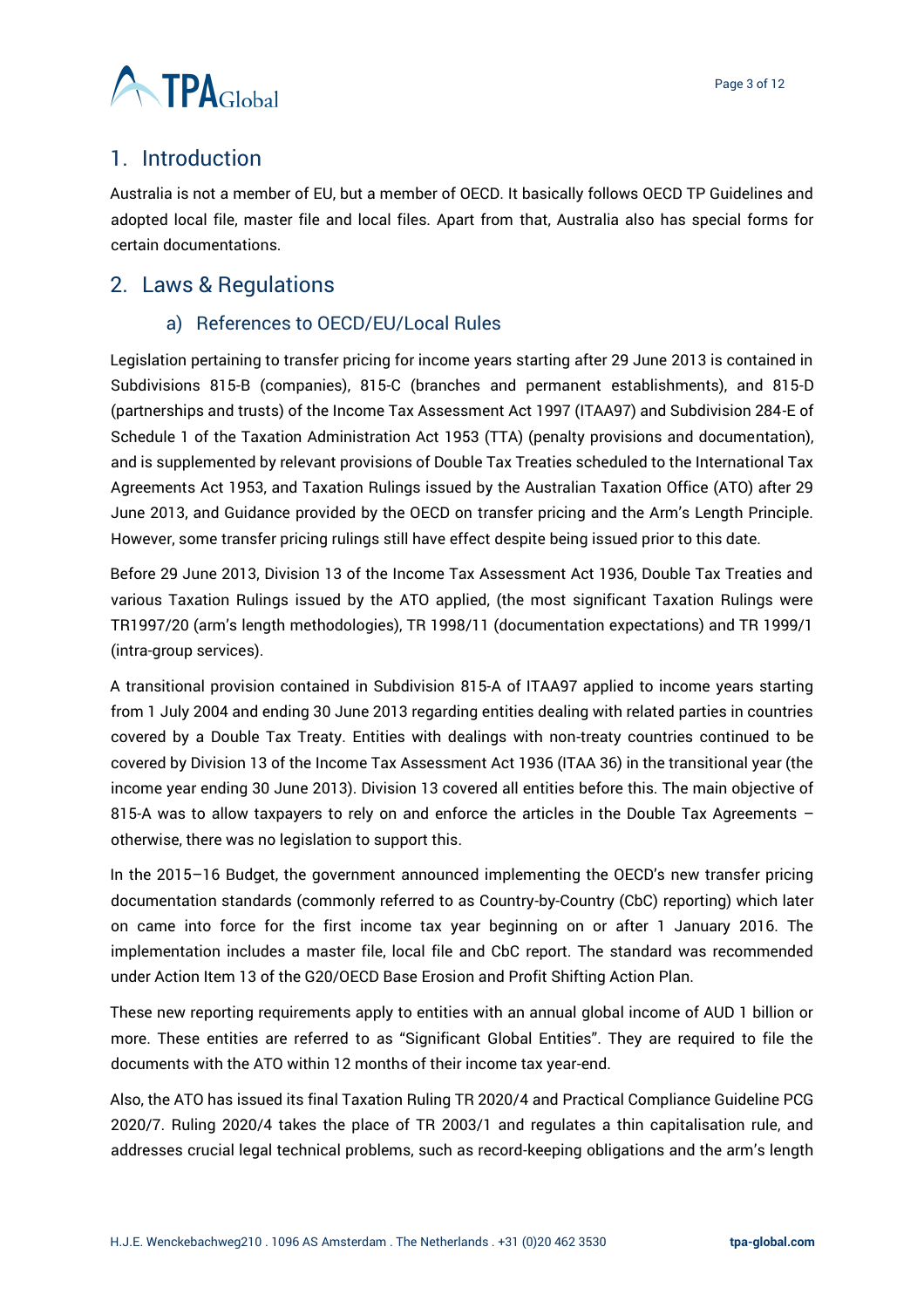

debt test for transfer pricing regulations. The ATO's compliance approach is outlined in PCG 2020/7, which should be read in combination with TR 2020/4. The ruling requires taxpayers to show that their notional debt levels address all the quantitative and qualitative measures of an arm's-length debt amount by referencing comparable entities, taking into account the reconstructed balance sheet, profit and loss statement, cash flows, and credit rating. The instruction contains an example calculation as well as references to certain financial ratios that the ATO considers satisfy the "relevant criteria" stipulated in the statute.

#### b) Definition of Related Party

<span id="page-3-0"></span>Related parties are not defined in Australia's transfer pricing legislation. Regardless of whether the parties are related, Australia's transfer pricing statute applies if an Australian corporation receives a tax benefit in Australia due to non-length arm's cross-border conditions. While there is no definition in the legislation, the Taxation Officer's guidance on their website defines an international related party as those with interest in equity, voting rights, or income distribution of 20% or greater.

However, the ATO's instructions for filling out the Foreign Dealings Schedule include a definition of "International Related Parties" (IDS). When a taxpayer engages in specific international activities or agreements, an IDS must be lodged accordingly.

According to the IDS instructions, the term includes:

- any overseas entity or person who engages directly or indirectly in your management, control, or capital; any foreign entity or person in whose management, control, or capital you participate directly or indirectly;
- any overseas entity or person in whose management, control, or capital you participate directly or indirectly;
- any overseas entity or person in respect of which persons who participate directly or indirectly in its management, control or capital are the same persons who participate directly or indirectly in your management, control or capital.

#### c) Nature of Transfer Pricing Documentation

<span id="page-3-1"></span>The ATO requires an International Dealings Schedule to be filed with each tax return where the aggregate amount of transactions or dealings with "International Related Parties", both revenue and capital in nature, is greater than AUD 2 million. Information disclosed on the International Dealings Schedule includes:

- Countries with which the taxpayer has international related party transactions;
- International related party transaction types and quantum,
- The percentage of transactions covered by contemporaneous documentation that satisfies TR 2014/8 (e.g., royalties, intercompany loans, services, etc.);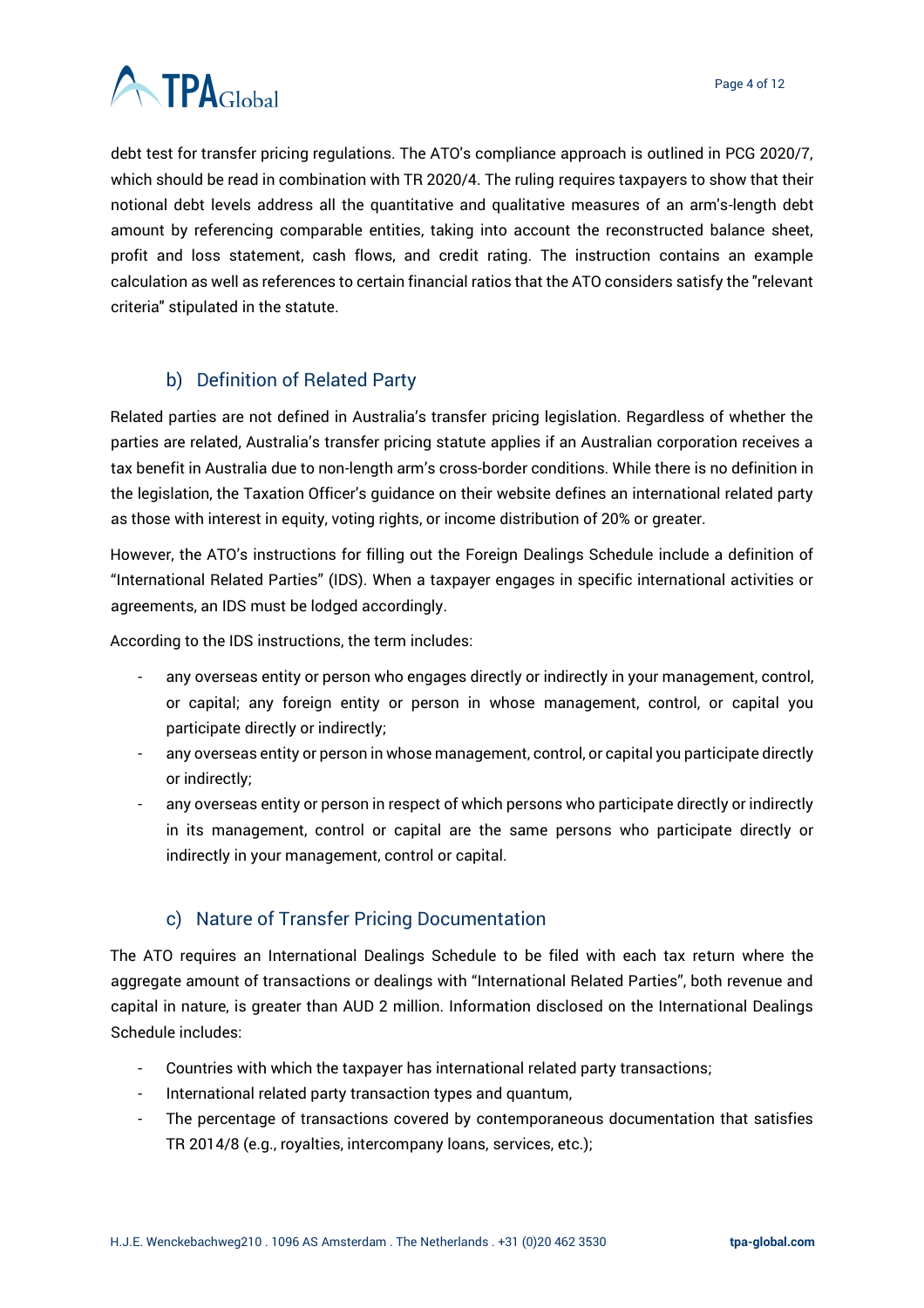

- Transfer pricing methodologies selected and applied for each international related party transaction type;
- Details of restructuring events involving "International Related Parties";
- Dealings with branch operations;
- Interests in foreign companies or foreign trusts;
- Whether the simplifying transfer pricing record-keeping elections have been adopted,
- Debt deductions denied for taxpayers that are highly geared, known as the Thin Capitalisation rules.

#### d) Tax Havens & Blacklists

<span id="page-4-0"></span>Australia adopts the OECD's definition of a tax haven. Accordingly, OECD is taken as a reference to determine the list of Tax Havens.

#### e) Advance Pricing Agreement (APA)

<span id="page-4-1"></span>APA's have been available since 1991 and are actively promoted by the ATO with a preference for larger and more complex cases where there is significant uncertainty or risk of double taxation. APA's (including renewals) have been concluded as unilateral, bilateral and multilateral agreements between the ATO and the taxpayer and, where applicable, other tax authorities normally cover an advance 3- or 5-year period. APAs are typically negotiated in a cooperative environment with a taxpayer, with unilateral APAs taking approximately 12 to 24 months to conclude and bilateral 24 months and upwards (with time limitations provided for in some double tax treaties).

#### f) Audit Practice

<span id="page-4-2"></span>Australia is a high risk of transfer pricing audit jurisdiction. The focus of audit activity is contained in an annual Compliance Programs report issued by the ATO.

Recent focus has been on restructurings of Australian-based operations to shift functions, assets, and risks offshore on a non-arm's length basis, complex or novel financial arrangements that are not supported by a business need, international shipping operations, payment of excessive royalties, interest, guarantee and other fees, provision of services by Australian-headquartered companies to overseas subsidiaries at no charge, improper use of tax havens and bank secrecy provisions, and use and structuring of intragroup loans.

The ATO is actively involved in joint tax authority audits of large multinational groups and expects this program to expand as the OECD BEPS review progresses. Specific industries such as oil and gas, motor vehicles, pharmaceuticals, distributors, banking and insurance, and e-Commerce-based trade are at higher risk than others. Under restrictive provisions, distributors are offered a safe harbour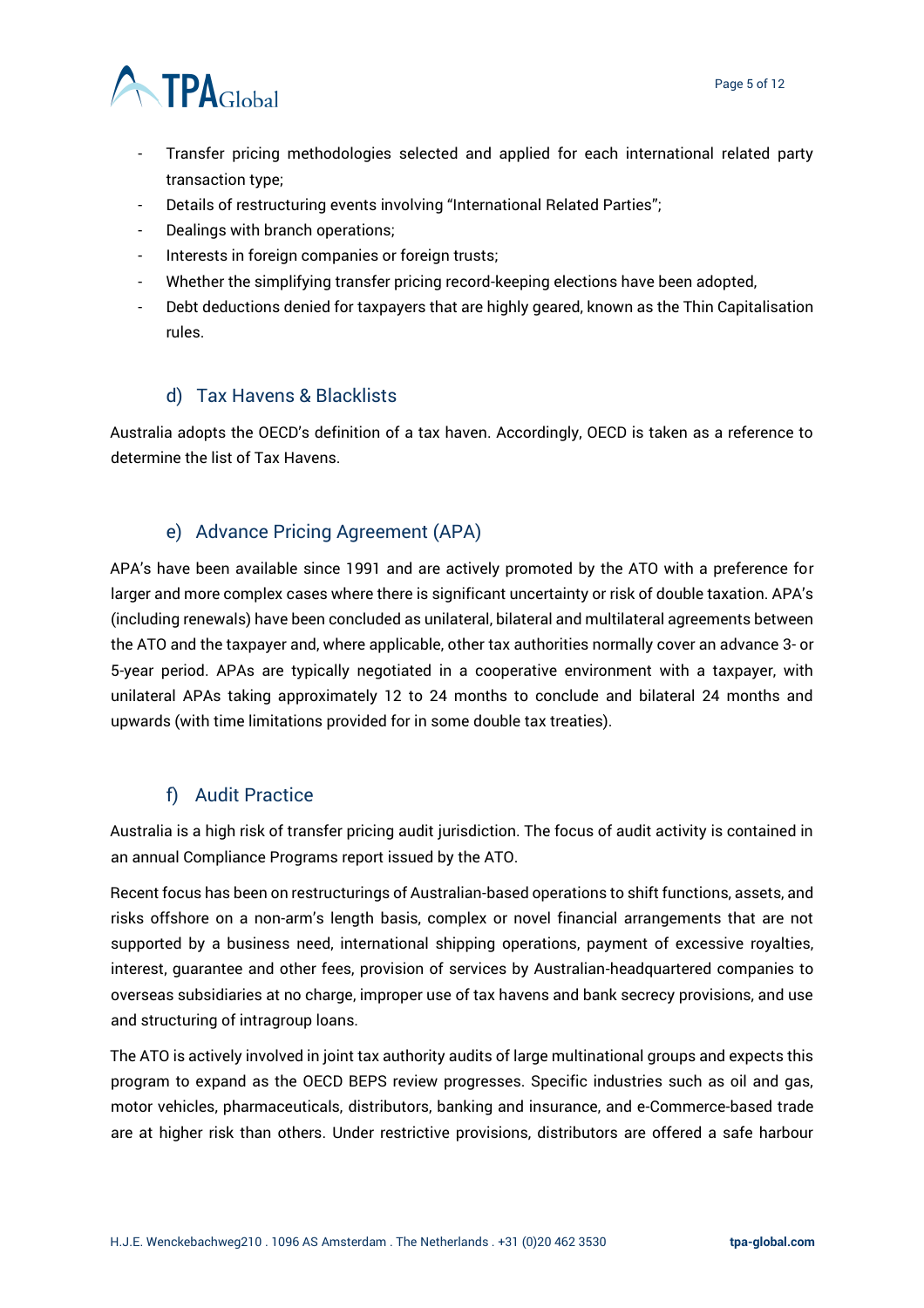option if annual Australian group turnover is less than AUD 50 million (weighted 3-year average of turnover as disclosed in tax returns).

Small taxpayers are offered a safe harbour election under restrictive provisions if the annual Australian group turnover is less than AUD 25 million.

The ATO will review transfer pricing as part of a taxpayer's general tax audit or conduct a specific transfer pricing risk review.

From 29 June 2013, potential penalties may be reduced if transfer pricing documentation covers specific matters referred to in Subdivision 284-E of TAA 53 and that documentation represents the legal concept of a "reasonably arguable position". Taxation Ruling 2014/8 has been issued to give guidance on this issue.

The ATO issued practice Statement Law Administration PSLA 2014/3 to limit audit exposure for entities entitled to elect Simplified Transfer Pricing Record Keeping for 2014 and the following 3 years. Effective, safe harbours are in place, but the rules permitting their election by taxpayers is complex. Start-ups established in Australia by foreign groups with annual income under AUD 25 million may receive administrative assistance (very low risk of audit). The Australian Taxation Office then extended the application of the simplified transfer pricing rules in Practical Compliance Guideline 2017/2 with no expiration date and has extended the application of these rules for seven various options.

# <span id="page-5-1"></span><span id="page-5-0"></span>3. Transfer Pricing Documentation

#### a) Level of Documentation

The ATO recommends in TR 2014/8 an extensive list of issues to be covered in documentation to evidence a RAP that documents a transfer pricing treatment. Five key questions are recommended by the ATO, to be considered and covered in the documentation as follows:

- 1) What are the actual conditions (in connection with the form and substance of commercial or financial dealings that operate between tested entities) relevant to the matter or matters?
- 2) What are the comparable circumstances relevant to identifying the arm's length conditions (that would operate between independent entities dealing with protecting their economic interests in comparable circumstances - noting comparability factors for pricing methodologies set out in section 815-125(3) of ITAA97)?
- 3) What are the particulars of the methods to identify the arm's length conditions (explain why the applied pricing method is the most appropriate and reliable – and should consider relevant factors described in section 815-125(2) of ITAA97)?
- 4) What are the arm's length conditions, and is/was the transfer pricing treatment appropriate (determine if a transfer pricing benefit is present and adjusted under the tax return's selfassessment lodging)?
- 5) Have any material changes and updates been identified and documented (from previous years treatments)?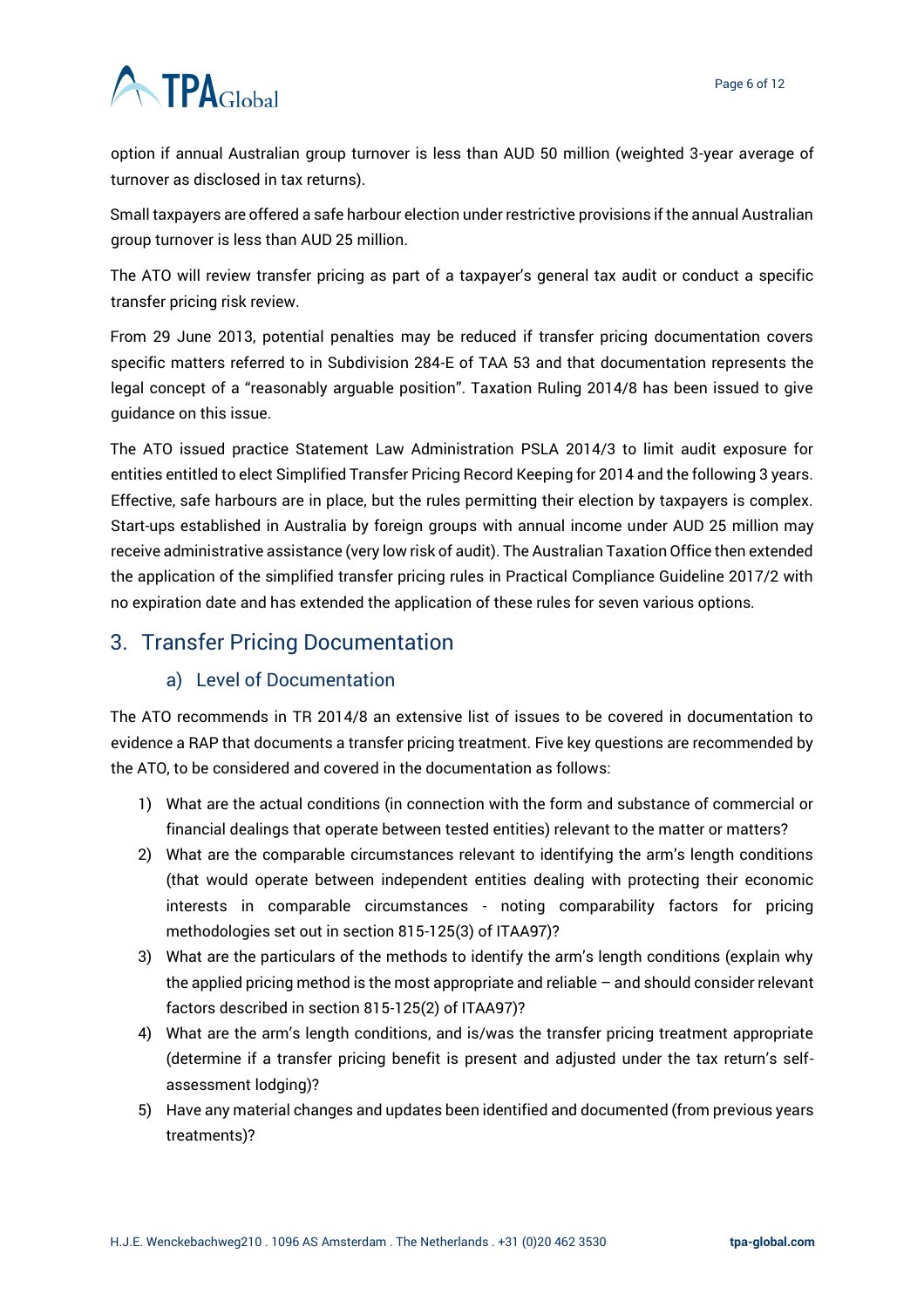

Under the new documentation standards, the ATO will receive the following information on large companies that operate in Australia:

- Country-by-Country Report showing information on the global activities of the multinational, including the location of its income and taxes paid;
- a Master File containing an overview of the multinational's global business, its organisational structure and its transfer pricing policies; and
- a Local File provides detailed information about the local taxpayer's intercompany transactions and agreements.

Together these reports will provide the ATO with a global picture of how multinational entities operate, assisting it in identifying multinational tax avoidance. The CbC report will contain specific information on the global activities of the entity, including the location of its income and taxes paid. The Master File will provide an overview of the entity's entire business, its organisational structure, and transfer pricing policies. The Local File will contain detailed information about the local entity's intercompany transactions.

Note: a taxpayer can't have a RAP in the absence of appropriate transfer pricing documentation concluded and in the hands of the public officer (signing the tax return) at the date of lodgement. A taxpayer that does not have a RAP will not be protected from any transfer pricing penalty.

### b) Industry Analysis

<span id="page-6-0"></span>By identifying value drivers for the relevant industry, a first indication of the level of profitability common in the industry is being given.

#### c) Company Analysis

<span id="page-6-1"></span>A description of the management structure of the local entity, a local organisation chart, and a description of the individuals to whom local management reports and the country(ies) in which such individuals maintain their principal offices.

A detailed description of the business and business strategy pursued by the local entity, including an indication of whether the local entity has been involved in or affected by business restructurings or intangibles transfers in the present or immediately past year and an explanation of those aspects of such transactions affecting the local entity.

### d) Functional Analysis

<span id="page-6-2"></span>In conducting a functional analysis, an assessment is made of the significant activities and responsibilities that are performed by the related parties relevant to the Intercompany Transactions under review, the tangible and intangible assets that are employed and the risks that are borne in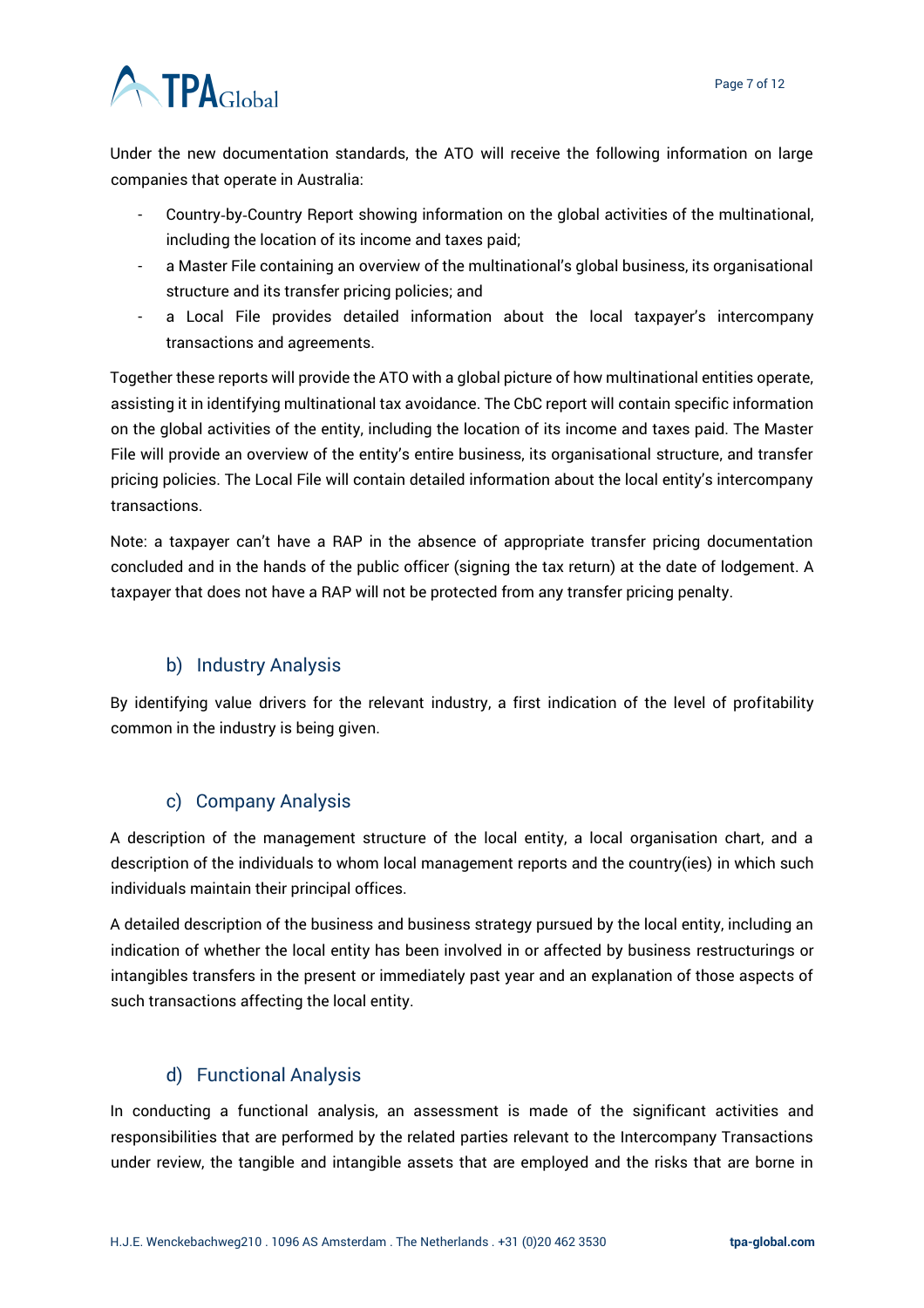undertaking the business activities. Such an assessment is consistent with the recommendations that have been made in the OECD Guidelines in paragraph 1.51.

## e) Choice of Transfer Pricing Method

<span id="page-7-0"></span>Concerning the transactions between related parties, Australia's regulations do not define any specific procedure to be employed. "In identifying the arms-length conditions, use the method or combination of methods that are the most appropriate and reliable having regard to all relevant factors," says paragraph 815-125 (2) of the Income Tax Assessment Act 1997 (ITAA 1997). The paragraph mentions that possible approaches include those outlined in section 815-135 ITAA1997 documents, such as the OECD Transfer Pricing Guidelines. As a result, the OECD TPG's methods are employed. The transfer pricing methods given in Subdivision 815 are the same as in the OECD TP Guidelines:

- Comparable uncontrolled price (CUP) method;
- Resale price method;
- Cost-plus method;
- Profit-split method;
- Transactional net margin (TNMM) method.

The ATO expects the most appropriate method to be applied, although more than one method may be applied to confirm the application of a primary method. Under certain circumstances, broader methods may also be acceptable.

Australia's legislation states, "In identifying the arm's length conditions, use the method, or the combination of methods, that is the most appropriate and reliable, having regard to all relevant factors, including the following:

- the respective strengths and weaknesses of the possible methods in their application to the actual conditions;
- the circumstances, including the functions performed, assets used and risks borne by the entities;
- the availability of reliable information required to apply a particular method;
- the degree of comparability between the actual circumstances and the comparable circumstances, including the reliability of any adjustments to eliminate the effect of material differences between those circumstances.

#### f) Economic Analysis – Benchmark Study

<span id="page-7-1"></span>Australia largely adopts the guidance on comparability analysis outlined in Chapter III of OECD TPG in its transfer pricing legislation. The legislation states in Division 815 of the Income Tax Assessment Act 1997: "In identifying comparable circumstances for the purpose of this section, regard must be had to all relevant factors, including the following:

the functions performed, assets used and risks borne by the entities;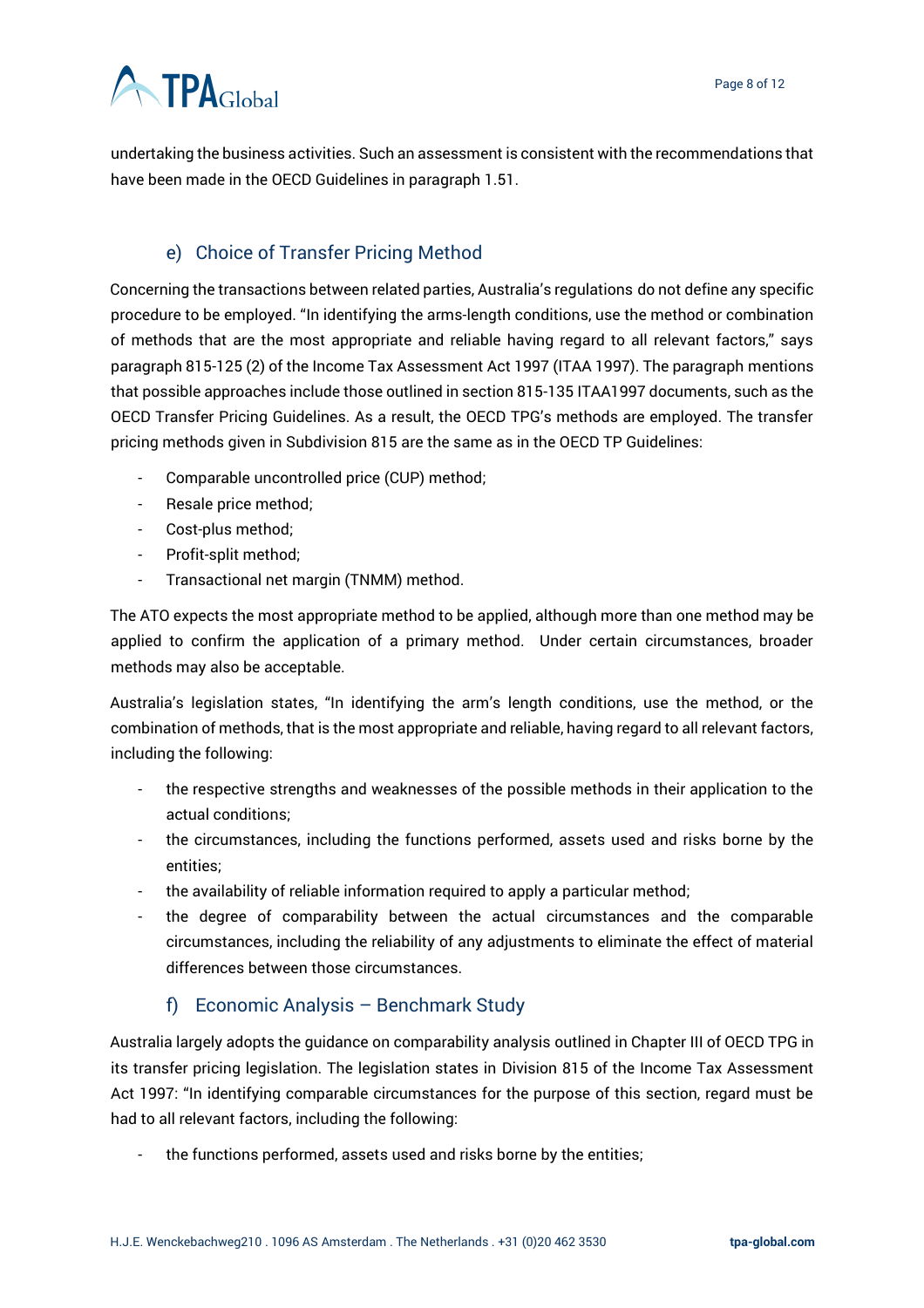

- the characteristics of any property or services transferred;
- the terms of any relevant contracts between the entities;
- the economic circumstances;
- the business strategies of the entities.

Where the tested party is located in Australia, comparables should ideally be from the Australian market. Detailed information and data on Australian companies are available from several databases (such as OSIRIS/ORIANA from Bureau van Dijk or the Thompson Reuters Onesource TP documenter database). If Australian comparables are weak, the ATO prefers functional comparables from overseas markets such as the US, UK and Canada. The ATO has no preferred database.

#### g) Inter-company (IC) Legal Agreement

<span id="page-8-0"></span>Although an Inter-company legal agreement formalises the business and financial relationship between group entities, the legal agreements have a lower ranking since the OECD 2017 Guidelines made the "conduct of parties" the prevailing concept.

#### h) Financial Statements

<span id="page-8-1"></span>Financial statement may be required to include related-party statement.

#### <span id="page-8-2"></span>i) Production Process for TP Relevant Returns, Documents, Forms and Financials

In the chart below, the existence of the filing requirements with the details of which format is used, the latest filing date, notification requirement and its deadline, thresholds to be applied in case it exists, and the required languages are demonstrated. This information can be seen respectively for CIT, master file, local file, CbCR, local forms, annual accounts and segmented P&L documentations.

|                                   | Prepare<br>or File? | Format            | <b>Deadline</b>                                                                                                   | <b>Notification</b><br>Deadline* | Threshold*<br>(Yes/No) | Local Language<br>(Yes/No)*(If<br>"No", it can be<br>filed in English) |
|-----------------------------------|---------------------|-------------------|-------------------------------------------------------------------------------------------------------------------|----------------------------------|------------------------|------------------------------------------------------------------------|
| Corporate<br><b>Income</b><br>Tax | File                | AASB<br>Standards | Before the due date<br>for the filing of the<br>corporate income<br>tax return for penalty<br>protection purposes | N/A                              | No                     | Yes                                                                    |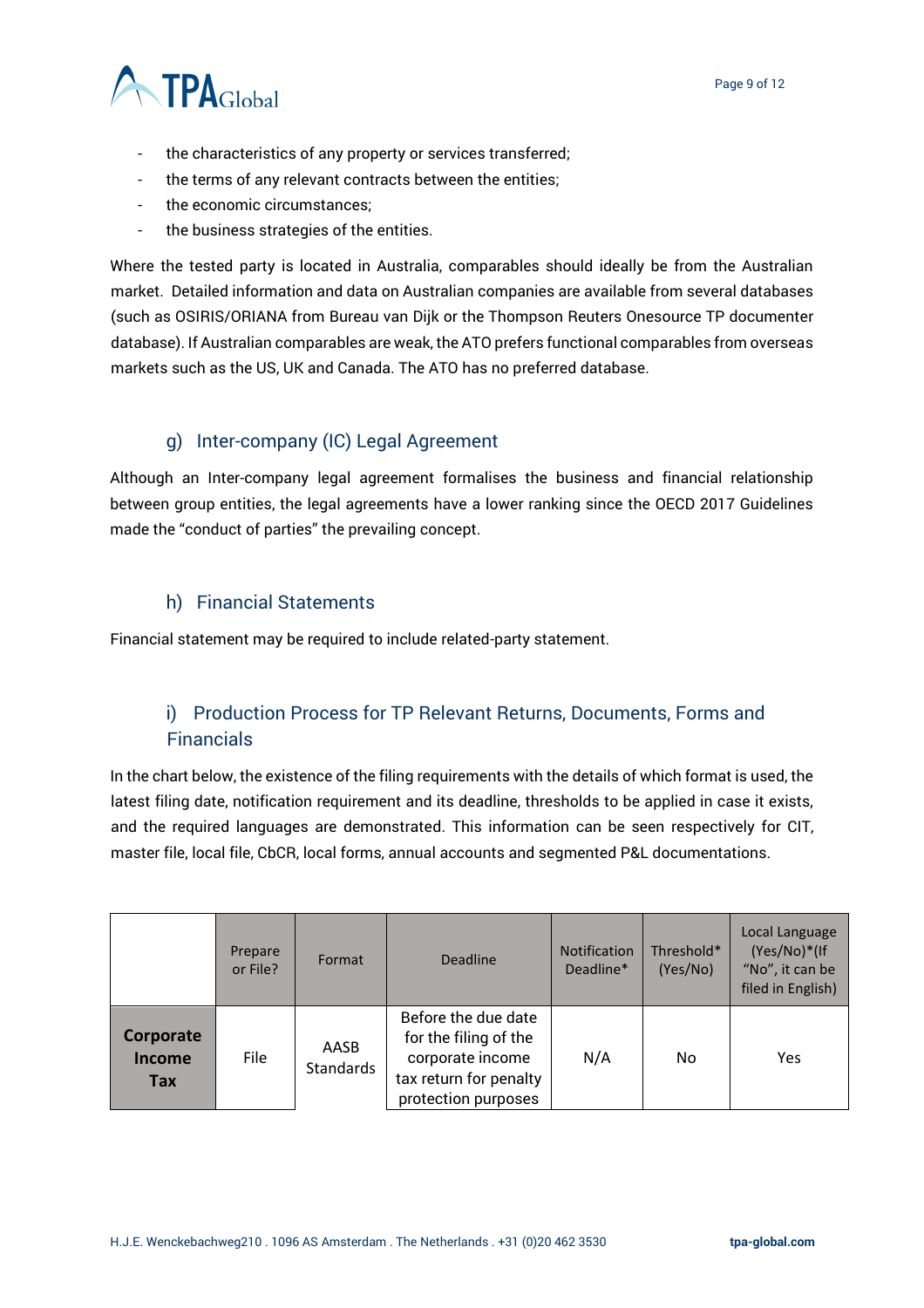Page 10 of 12



| <b>Master File</b>                 | File    | <b>OECD</b><br>Guidelines<br>2017 | Within 12 months<br>after the end of the<br>reporting period for<br>which they relate | N/A                                                                                                    | <b>Yes</b> | <b>Yes</b> |
|------------------------------------|---------|-----------------------------------|---------------------------------------------------------------------------------------|--------------------------------------------------------------------------------------------------------|------------|------------|
| <b>Local File</b>                  | File    | <b>OECD</b><br>Guidelines<br>2017 | Within 12 months<br>after the end of the<br>reporting period for<br>which they relate | N/A                                                                                                    | Yes        | Yes        |
| <b>CbCR</b>                        | File    | <b>OECD</b><br>Guidelines<br>2017 | Within 12 months<br>after the end of the<br>reporting period for<br>which they relate | Within<br>12 months<br>following<br>the last<br>day of<br>the fiscal<br>year of<br>the local<br>entity | Yes        | Yes        |
| <b>IDS</b>                         | File    | Special<br>format                 | 6 months and 15<br>days after the end of<br>the income tax year                       | N/A                                                                                                    | Yes        | Yes        |
| <b>RTP</b>                         | Prepare | Special<br>format                 | Upon request                                                                          | N/A                                                                                                    | Yes        | Yes        |
| <b>Annual</b><br><b>Accounts</b>   | N/A     | N/A                               | N/A                                                                                   | N/A                                                                                                    | N/A        | N/A        |
| <b>Segmented</b><br><b>P&amp;L</b> | N/A     | N/A                               | N/A                                                                                   | N/A                                                                                                    | N/A        | N/A        |

\* Australia has signed the MCAA agreement for the filing of CBCR.

There is simplified transfer pricing rule relating to "Small and Medium-sized Enterprises".

In 2014, a simplified transfer pricing record keeping safe harbour was made available to SMEs (at the option of the taxpayer) by the ATO covering Small Taxpayers, Distributors, Intra-group services, and Low-level loans (inbound only). However, in practice, it is of relatively limited availability as restrictive conditions apply. The ATO recognises that the amount and complexity of the documentation should be in line with the tax at risk and the size of the international related party transactions.

The ATO simplification measures apply to low-risk taxpayers, namely:

- Small taxpayers with turnover between \$0 and \$25 million;
- Small distributors with turnover between \$0 and \$50 million.

In addition, "safe harbour" type arrangements also apply where taxpayers have:

- Certain intra-group service fee arrangements; and
- Inbound loans of up to \$50 million in Australian dollars.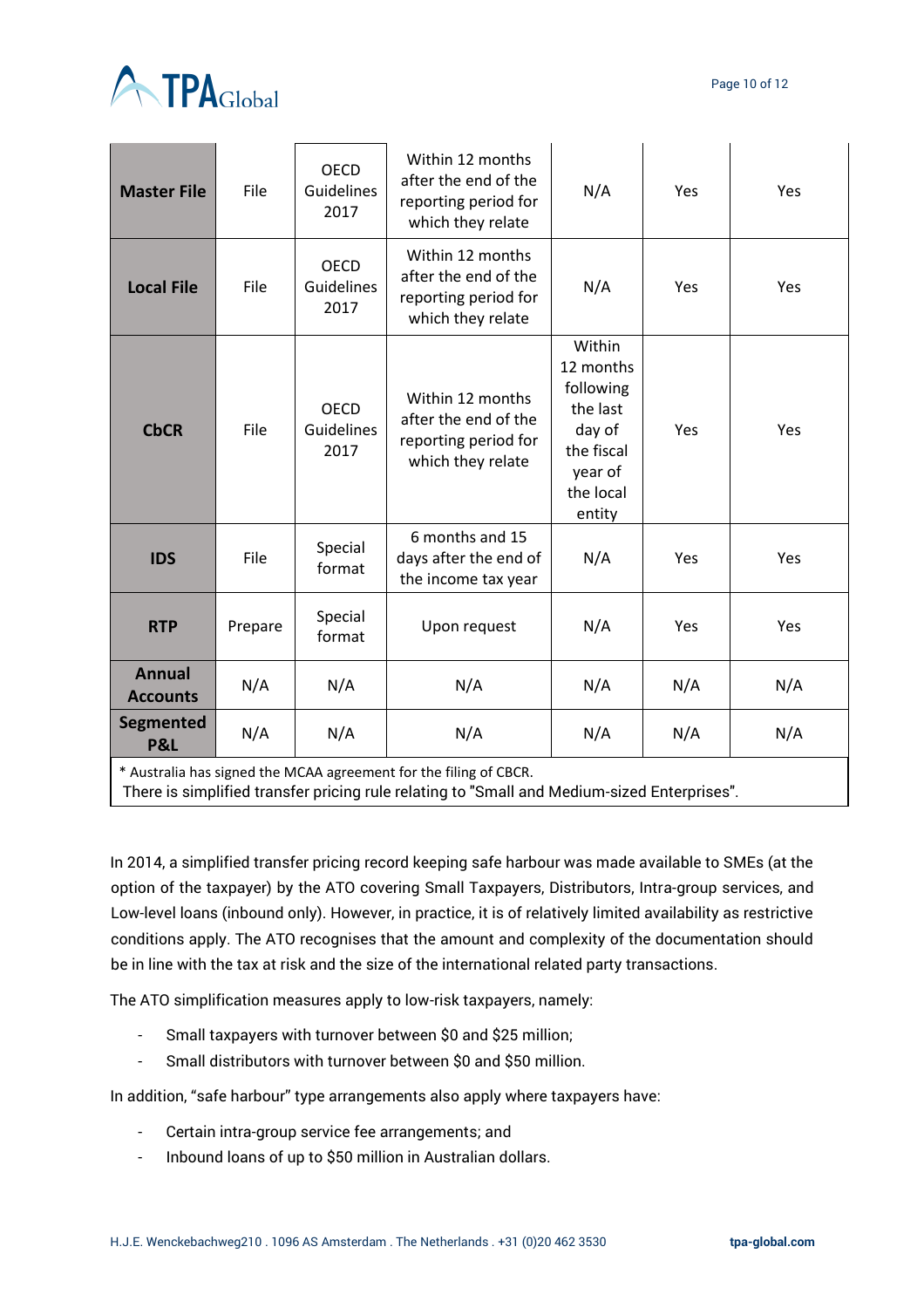To gain penalty protection, documentation establishing a RAP must exist as a final document at the date of lodgment of the tax return. The deadline for filing a corporate tax return is 15 July. For practical purposes, it must be in the hands of the person signing the tax return – the Public Officer – either as a hard copy or electronically in a format that can be presented to the ATO if and when requested, with clear evidence of its creation date.

All CbC reporting statements, along with the master file, local file, and CbC report, must be filed within 12 months after the end of the reporting period. The statements must be sent online in the form of an XML Schema. The International Dealings Schedule is attached to the income tax return and must be filed with the income tax return when it is due. Additionally, taxpayers may voluntarily create transfer pricing documentation (including details of comparables and transfer pricing policies) to show their compliance with the arm's length principle beyond the basic statutory requirements.

Documentation is generally only required to be submitted to ATO following the notification of an ATO transfer pricing documentation review, which precedes a possible audit. When the ATO requests TP documentation, the taxpayer is normally required to submit it within 28 days. Although the ATO has the authority to extend this deadline, based on recent practice, the ATO is unlikely to do so unless clear, compelling reasons support the request.

The statute of limitations on the assessment of transfer pricing adjustments is 7 years. There was no statute of limitations for TP modifications before 2013. Under Division 13, the Commissioner is particularly empowered by the tax legislation to make changes on assessments regarding financial years beginning before 1 July 2013. As a result, years before 1 July 2013 are subject to dispute indefinitely. Some double tax treaties may limit adjustment to a lesser period.

### j) Mandatory Language

<span id="page-10-0"></span>Documentation must be in English or easily converted into English when requested by the ATO. The original finalised document may be in a foreign language at the date of lodging of the tax return. Still, it must be capable of translation to English within a reasonable time if requested.

#### k) Notification Requirement

<span id="page-10-1"></span>Each constituent entity of a multinational group that is tax resident in Australia must include in the Master File/Local File the name and tax residence of the ultimate CbC parent and, if different, the name and tax residence of the parent CbC entity.

#### l) Record Keeping

<span id="page-10-2"></span>Transfer pricing documentation based on the form and substance of dealings between associated parties, compared to arm's length party commercial or financial condition norms, is strongly recommended to be in existence at the date of lodgment of a relevant year tax return.